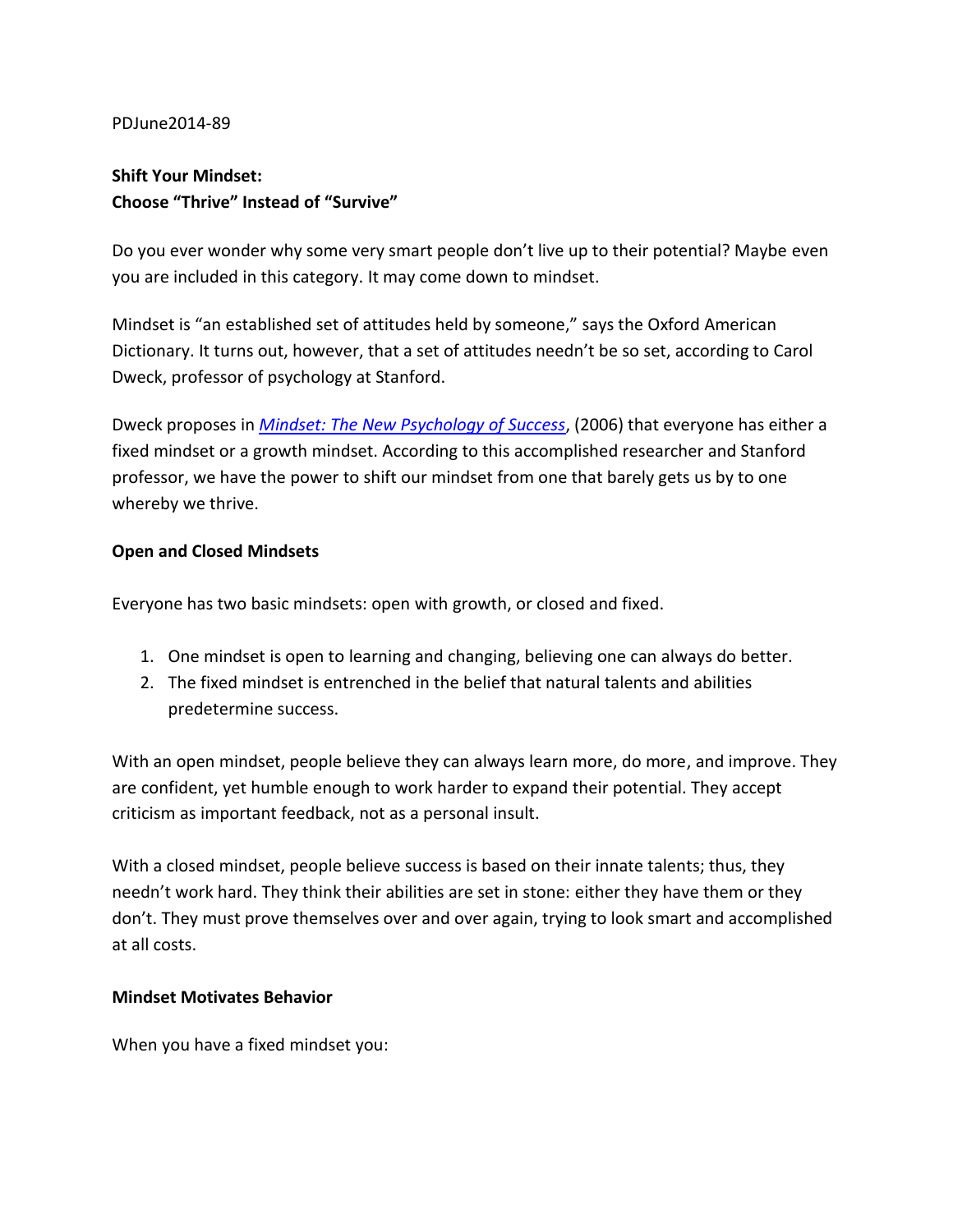- Want to look smart (which means you avoid challenges and avoid the possibility of failure)
- Get defensive
- See effort and hard work as fruitless and not worth it
- Do not listen to criticism (it makes you feel attacked)
- · Ignore useful or even positive feedback
- Feel threatened and envious when others enjoy success
- Give up too early, plateau, and never reach your potential

With a growth mindset you always have a desire to learn and improve, so you tend to:

- Embrace challenges
- Persist in the face of setbacks
- See effort and hard work as a necessary path to mastery
- Learn from criticism and often seek out others' opinions
- Find lessons and inspiration in the success of others

When you adopt a growth mindset you reach ever higher levels of achievement. You're not afraid of risks because they're part of the learning and growing process.

## **Mind Shift**

Begin by paying attention to all the ways you are using a fixed mindset. You could be applying fixed thinking to your career, sports, and even to your relationships.

To replace a fixed mindset with a growth mindset you'll need to embrace the things that have felt threatening, such as criticism, setbacks, and challenges. Are you willing to look at these things as learning opportunities instead of threats?

Remember: the first step toward change is awareness. You can't shift your attitude until you're aware of the many ways you're using a fixed mindset.

#### **Three Questions to Shift Your Mindset**

Ask yourself these three questions to shift your thinking:

- 1. What can I do today that would advance the knowledge and skills I need to be successful at my goal?
- 2. What can I learn about this task so I can achieve it?
- 3. Who can I ask for help or feedback with this goal?